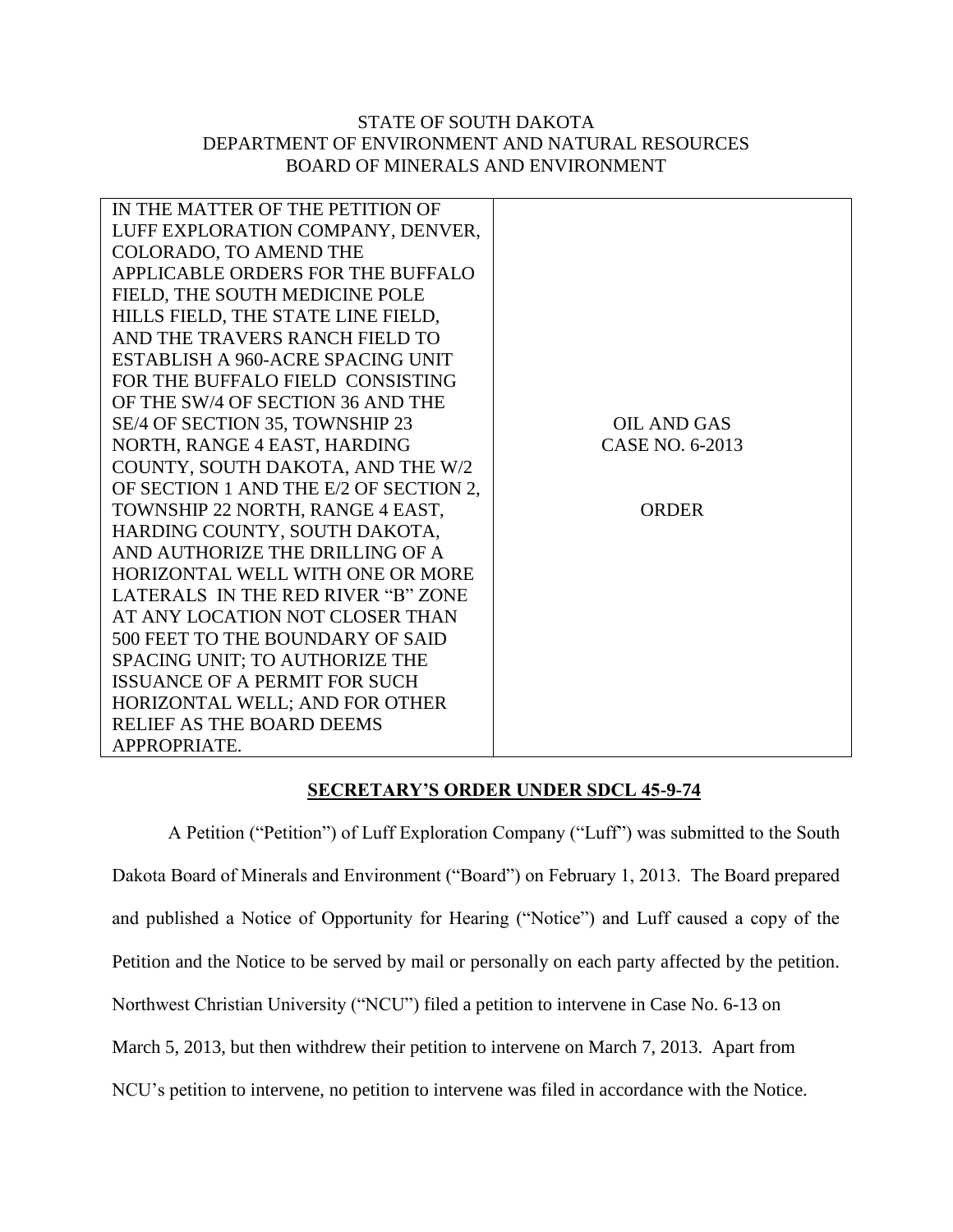Therefore, pursuant to SDCL 45-9-74, SDCL 45-9-20 through 29, and ARSD 74:12:02:06, and based upon Luff's Petition and the supporting documents filed by Luff, the Secretary makes and enters the following order:

Luff represents the owners of interests in the oil and gas leasehold estate in all or portions of the SW/4 of Section 36 and the SE/4 of Section 35, Township 23 North, Range 4 East, and the W/2 of Section 1 and the E/2 of Section 2, Township 22 North, Range 4 East, all in Harding County, South Dakota.

Pursuant to Order No. 14-97, the SE/4 of Section 35 is included in the South Medicine Pole Hills Field and is currently part of a 640-acre spacing unit consisting of all of Section 35. Pursuant to Order No. 1-73, the SW/4 of Section 36 is included in the State Line Field. Pursuant to Order No. 9-78, the SW/4 of Section 36 is spaced on the basis of 320 acres. Pursuant to Order No. 7-95, the W/2 of Section 1 is included in the Travers Ranch Field and is currently part of a 640-acre spacing unit consisting of all of Section 1. The E/2 of Section 2 is not currently spaced by any order of the Board.

The Red River "B" reservoir underlying all of the lands described above is part of the same common source of supply and that common source of supply extends into the Buffalo Field insofar as that field extends into the SW/4 of Section 2.

No wells have been drilled in the lands described above. Luff desires to drill a horizontal well in the Red River "B" pool with a lateral drilled from a surface location in the SE/4SE/4 of Section 2 in a northerly direction on the west side of the common section line between Sections 1 and 2 in the middle of the proposed spacing unit to a point near the common section line between Section 2 and Section 35, then turned in a northwesterly direction to the middle of the SE/4 of Section 35. As a result of the structure and areal extent of the Red River "B" pool, Luff believes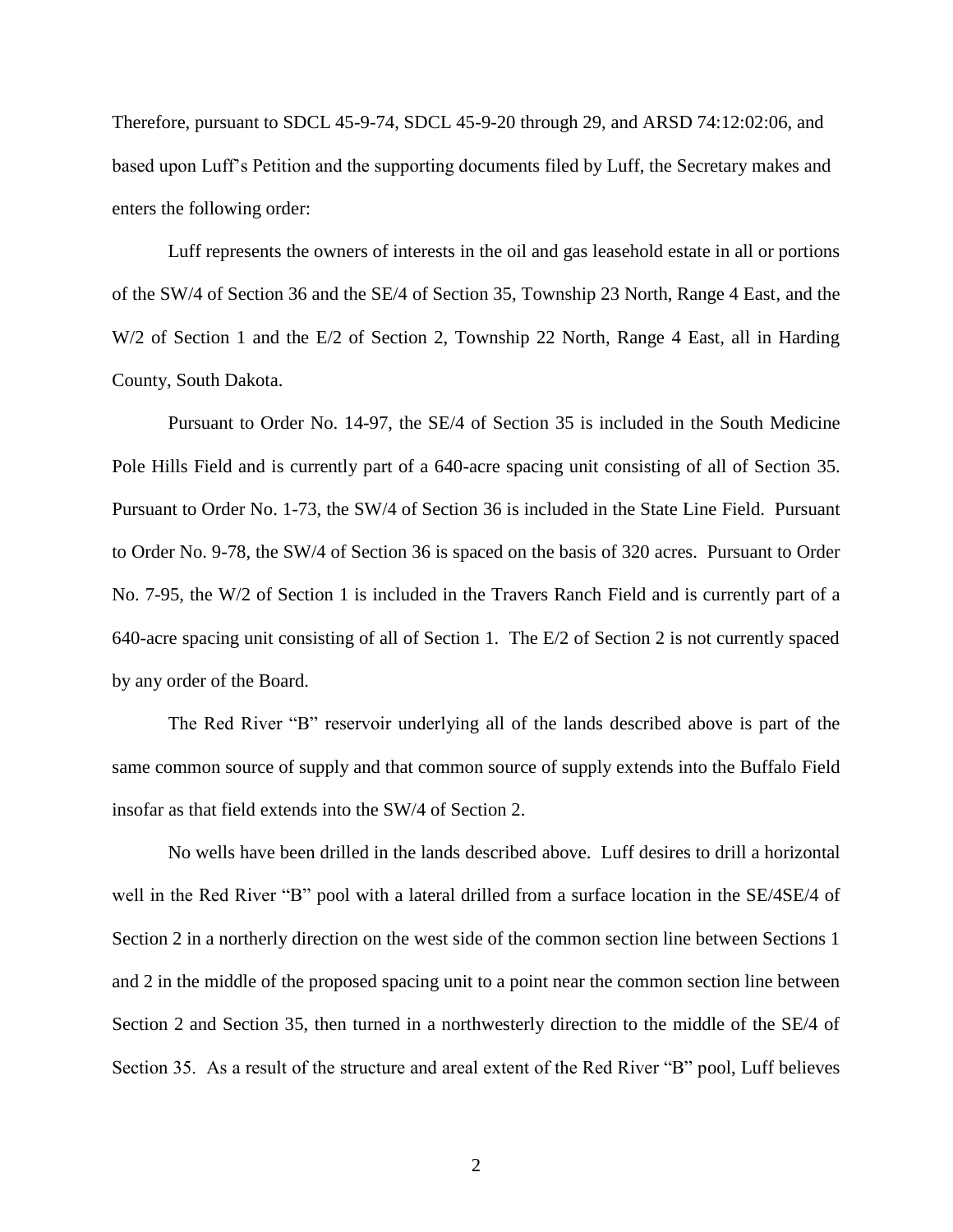such a well will maximize the recovery of oil and gas from the common source of supply. To accommodate such a horizontal well, Luff requests that the lands described above be included within the Buffalo Field and be designated as a 960-acre spacing unit for the Buffalo Field with one horizontal well with one or more laterals allowed to be drilled at any location on the spacing unit not closer than 500 feet to the boundary of the spacing unit.

Such a spacing unit is not smaller than the maximum area that can be efficiently and economically drained by the proposed well and the size, shape and location of the spacing unit will result in the efficient and economic development of the pool as a whole.

## **IT IS THEREFORE ORDERED**

A. The SW/4 of Section 36 and the SE/4 of Section 35, Township 23 North, Range 4 East, and the W/2 (aka Lots 3 and 4, S/2NW/4, and SW/4) of Section 1 and the E/2 (aka lots 1 and 2, S/2NE/4, and SE/4) of Section 2, Township 22 North, Range 4 East, Harding County, South Dakota, containing 959.92 acres, more or less, are included within the Buffalo Field and are designated as a 960-acre spacing unit.

B. A horizontal well with one or more laterals is allowed to be drilled in the Red River "B" pool at any location within the spacing unit not closer than 500 feet to the spacing unit boundary.

C. This order amends prior orders of the Board concerning the above described land, including without limitation Order Nos. 2, 2-73b, 14-97, 1-73, 9-78, 3-73b, and 7-95.

D. That all portions of previous orders of the Board, if any, which are not amended by this Order shall remain in full force and effect until further order of the Board or Secretary.

E. That upon filing all required further information and forms with the Department of Environment and Natural Resources, a drilling permit may be issued for a horizontal well on

3